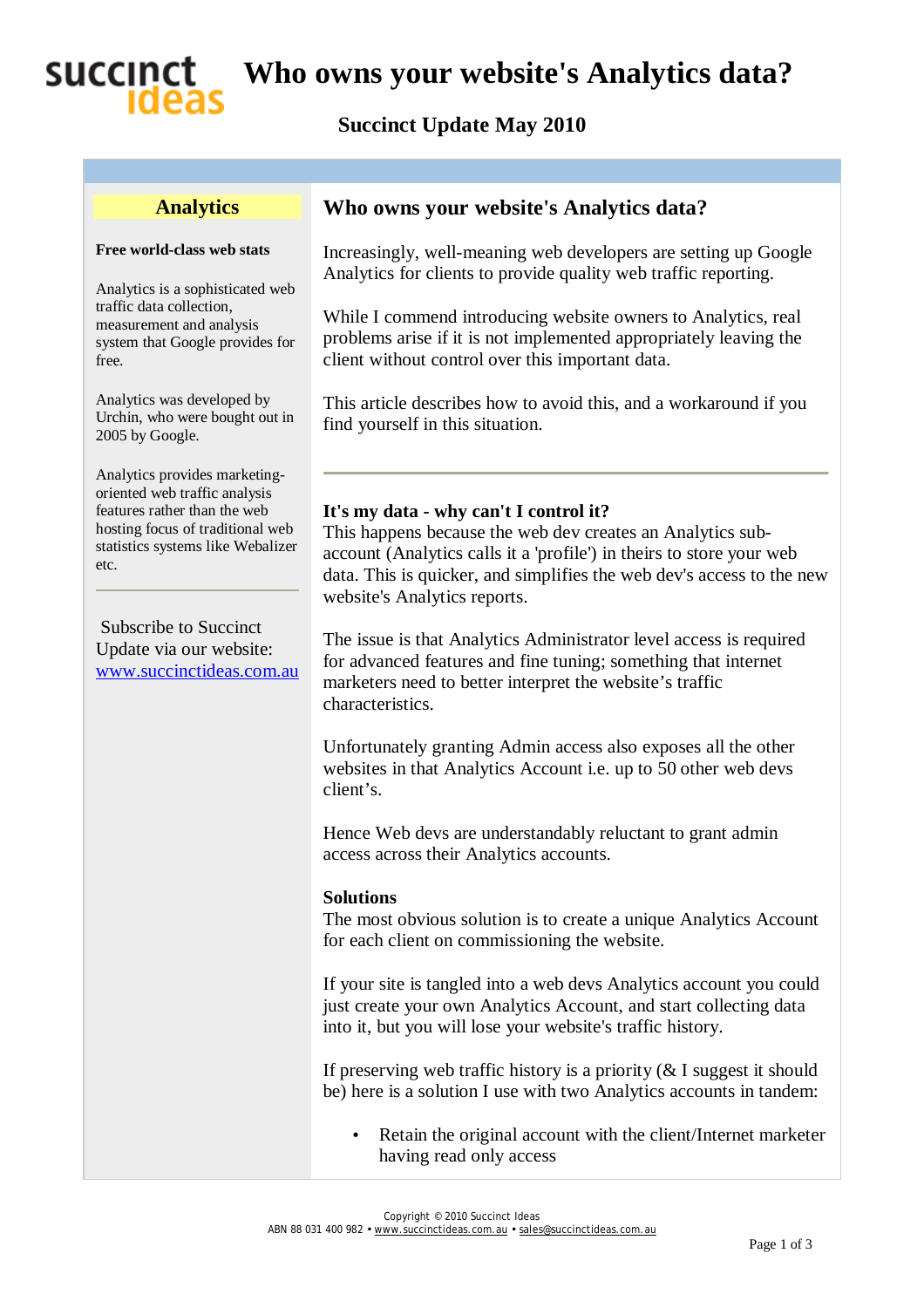

**Who owns your website's Analytics data?** 

## **Succinct Update May 2010**

| Create an additional Analytics account unique to the client.<br>٠<br>Analytics provides the ability to feed web tracking data to<br>two independent Analytics accounts. The historical data is<br>preserved and there is full access to new accumulating data<br>- handy hey!<br>Refer your web dev to this Analytics article on SEOJeff's<br>blog for the details. http://seojeff.com/2008/04/03/tracking-<br>data-for-multiple-google-analytics-accounts-on-one-page/<br>When sufficient historical data is accumulated in the new<br>account, disconnect the old account (profile) |
|---------------------------------------------------------------------------------------------------------------------------------------------------------------------------------------------------------------------------------------------------------------------------------------------------------------------------------------------------------------------------------------------------------------------------------------------------------------------------------------------------------------------------------------------------------------------------------------|
| This approach:                                                                                                                                                                                                                                                                                                                                                                                                                                                                                                                                                                        |
| Preserves the website history so it is accessible by all<br>$\bullet$<br>interested parties (web dev, client & internet marketer)<br>Places the ownership of web traffic data back with the<br>$\bullet$<br>client (where it should be!)<br>Allows the client to retain their internet statistics even if<br>they move to another web dev or internet marketer.                                                                                                                                                                                                                       |
| Where to from here?<br><b>Check your profile</b><br>You can see if the Analytics Account on your site is one of many<br>profiles (and hence likely to be the web dev's account rather than<br>your own) by inspecting visiting your website, then viewing the<br>HTML code.                                                                                                                                                                                                                                                                                                           |
| Use the Find facility (Control F) to locate $getTracker$ and adjacent<br>you will see a string in quotes starting with UA Here's the one<br>from www.succinctideas.com.au UA-1696481-1                                                                                                                                                                                                                                                                                                                                                                                                |
| The final section (-1 in this case) is the Analytics profile number,<br>so if your profile number is larger than the number of websites you<br>have, then it is likely your Analytics data is being stored in your<br>Web devs Analytics account and you don't actually have control<br>over it                                                                                                                                                                                                                                                                                       |
| Speak to your web dev or an Analytics expert :)                                                                                                                                                                                                                                                                                                                                                                                                                                                                                                                                       |
| <b>Summary</b>                                                                                                                                                                                                                                                                                                                                                                                                                                                                                                                                                                        |
| Web traffic performance data is important insight into your<br>businesses operation online. Web traffic data over an extended<br>period helps to establish the net worth of your businesses online                                                                                                                                                                                                                                                                                                                                                                                    |
|                                                                                                                                                                                                                                                                                                                                                                                                                                                                                                                                                                                       |